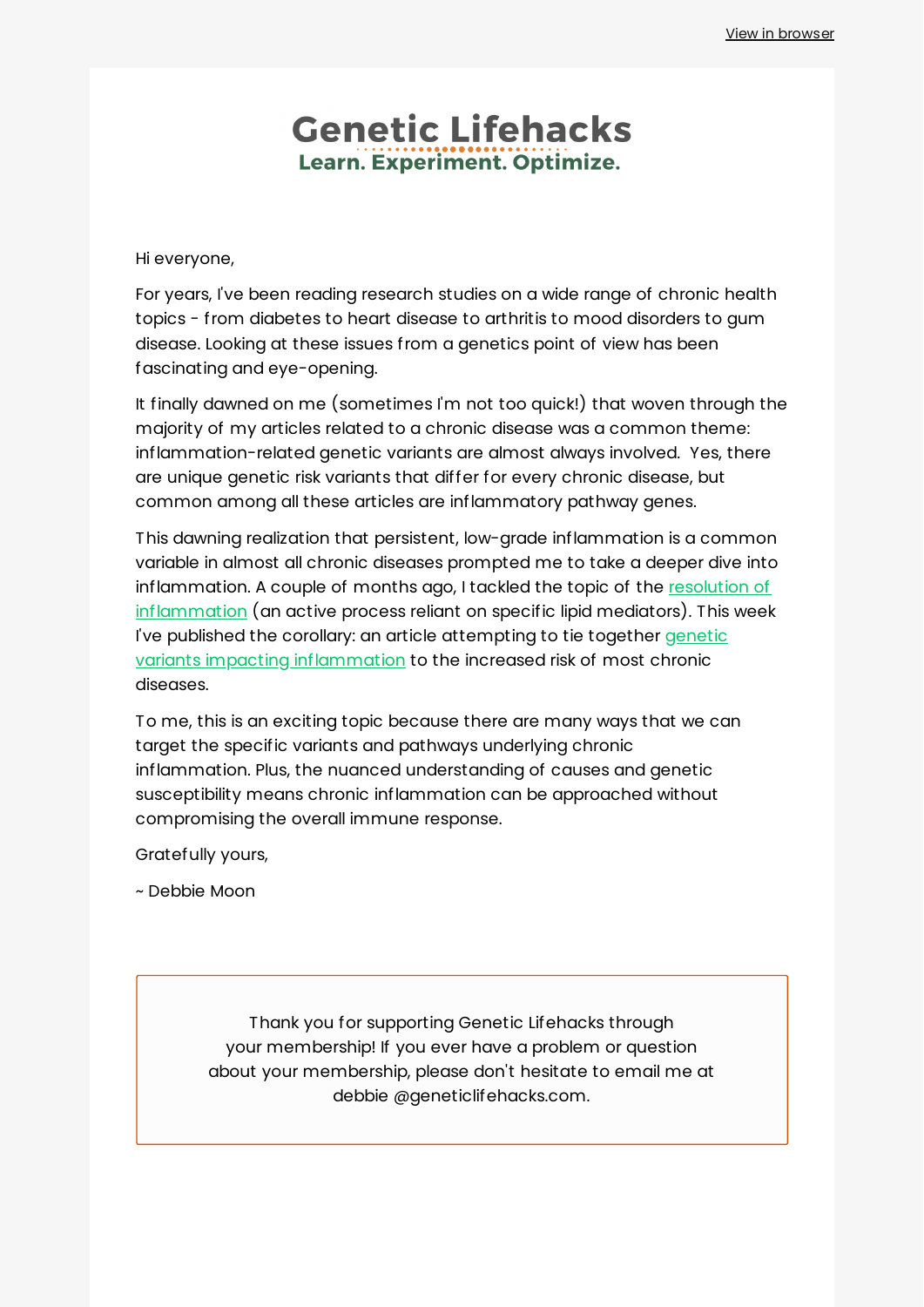

# **[Inflammation:](https://www.geneticlifehacks.com/inflammation-causes-and-natural-solutions/) Causes and Natural Solutions**

Chronic inflammation causes most chronic diseases.

*Let that sink in for a second…*

If you have diabetes, arthritis, heart disease, gum disease, kidney disease, lupus, COPD, fatty liver disease, gout, asthma, major depressive disorder, PCOS, neurodegenerative diseases, or pretty much any chronic condition… **an underlying cause is low-level, continuing inflammation.**

While it may seem counterintuitive, this is actually pretty exciting news. Rather than taking pills to combat symptoms, by targeting the specific pathway causing the inflammation, you may be able to reverse and prevent chronic diseases.

The goal of this article is to examine and fully explain current research on chronic inflammation. I'm often frustrated by vague explanations of inflammation — "too many chemicals" or "a bad lifestyle".

Instead, I will try to narrow down the components of diet and specific toxicants that link your genetic susceptibility to chronic inflammatory conditions. And then explain what to do about it.

Yep, this is a long article. Bookmark it; come back and re-read it; email it to yourself. Whatever it takes. Preventing or reversing the chronic diseases that kill us all… well, this is important.